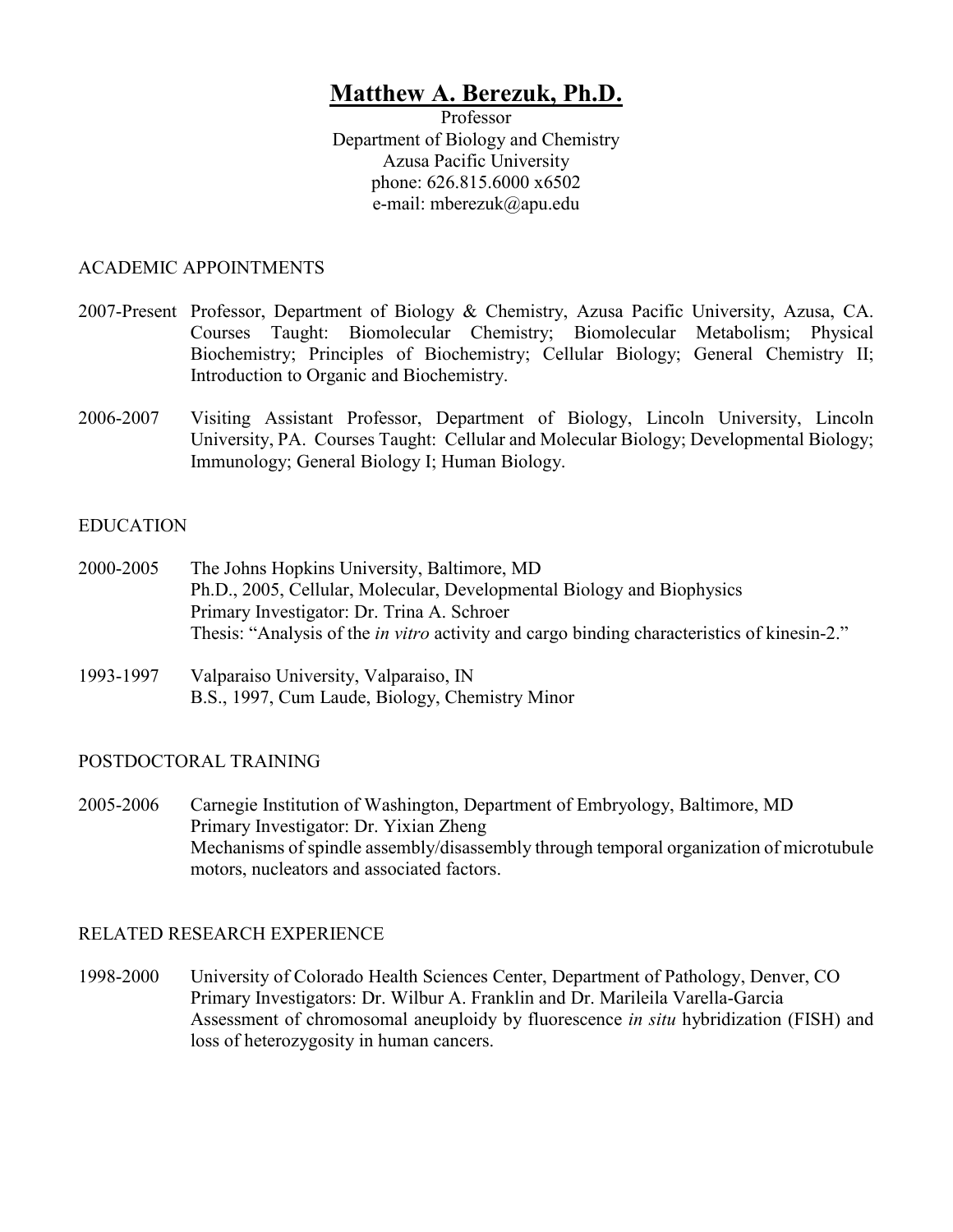#### PROFESSIONAL MEMBERSHIPS

The American Chemical Society The American Association for Advancement of Science. The American Society for Cell Biology.

## PUBLICATIONS

Drisko, C, Berezuk, MA. Rise of the (Molecular) Machines. *Austin Biochem.* 2018; 3(1): 1018.

Tenney A, Price M, Macatangay J, Hatt D, Kline T, Berezuk MA. Partial characterization of an interaction between kinesin associated protein 3 (KAP3) of kinesin-2 and the actin cytoskeleton. *Austin Biochem.* 2016; 1(1): 1003.

Berezuk, MA, Schroer, TA. Dynactin enhances the processivity of kinesin-2*. Traffic*. Vol. 8 (2007) pp.124-129.

Berezuk, MA, Schroer, TA. Fractionation and characterization of kinesin II species in vertebrate brain. *Traffic*. Vol. 5 (2004) pp. 503-513.

Berezuk, MA, West, J, Varella-Garcia, M, Franklin, WA. Adjusting interphase FISH results in epithelial tissue sections to whole cell complement. *Anal. Quant. Cytol. Histol*. Vol. 23 (2001) pp. 93-100.

## MANUSCRIPTS IN PREPARATION

Le, H, Villegas, D, Macatangay, J, Morales, C, Berezuk, MA. Overexpression of GFP-tagged KAP3 in cell culture shows specific subcellular localization patterns and effects on the secretory system.

## SELECTED ABSTRACTS FOR PROFESSIONAL AND ACADEMIC MEETINGS

Villegas, D, Macatangay, J, Morales, C, Berezuk, MA. Characterization of localization patterns and abnormal cellular morphologies observed in COS7 cells overexpressing GFP-tagged Kinesin Associated Protein 3 (KAP3). *Mol. Biol. Cell*. Vol. 29 (2018) pp. 3063 (Abstract P1143). (American Society for Cell Biology – European Molecular Biology Organization 2018 Meeting).

Macatangay, J, Morales, C, Berezuk, MA. Overexpression of GFP-tagged KAP3 in cell culture shows specific subcellular localization patterns and effects on the actin cytoskeleton. *Mol. Biol. Cell*. Vol. 26 (2015) pp. 4523. (American Society for Cell Biology Meeting, 2015).

Kline, T, Hatt, D, Berezuk, MA. The effects of KAP3 of kinein-2 on endosome localization and the organization of the actin cytoskeleton in cell culture. (West Coast Biological Sciences Undergraduate Research Conference, 2014).

Castro, J, Gabriyelyan, H, Berezuk, MA. In vitro analysis of the interaction between KAP3 of kinesin-2 and actin. (West Coast Biological Sciences Undergraduate Research Conference, 2014).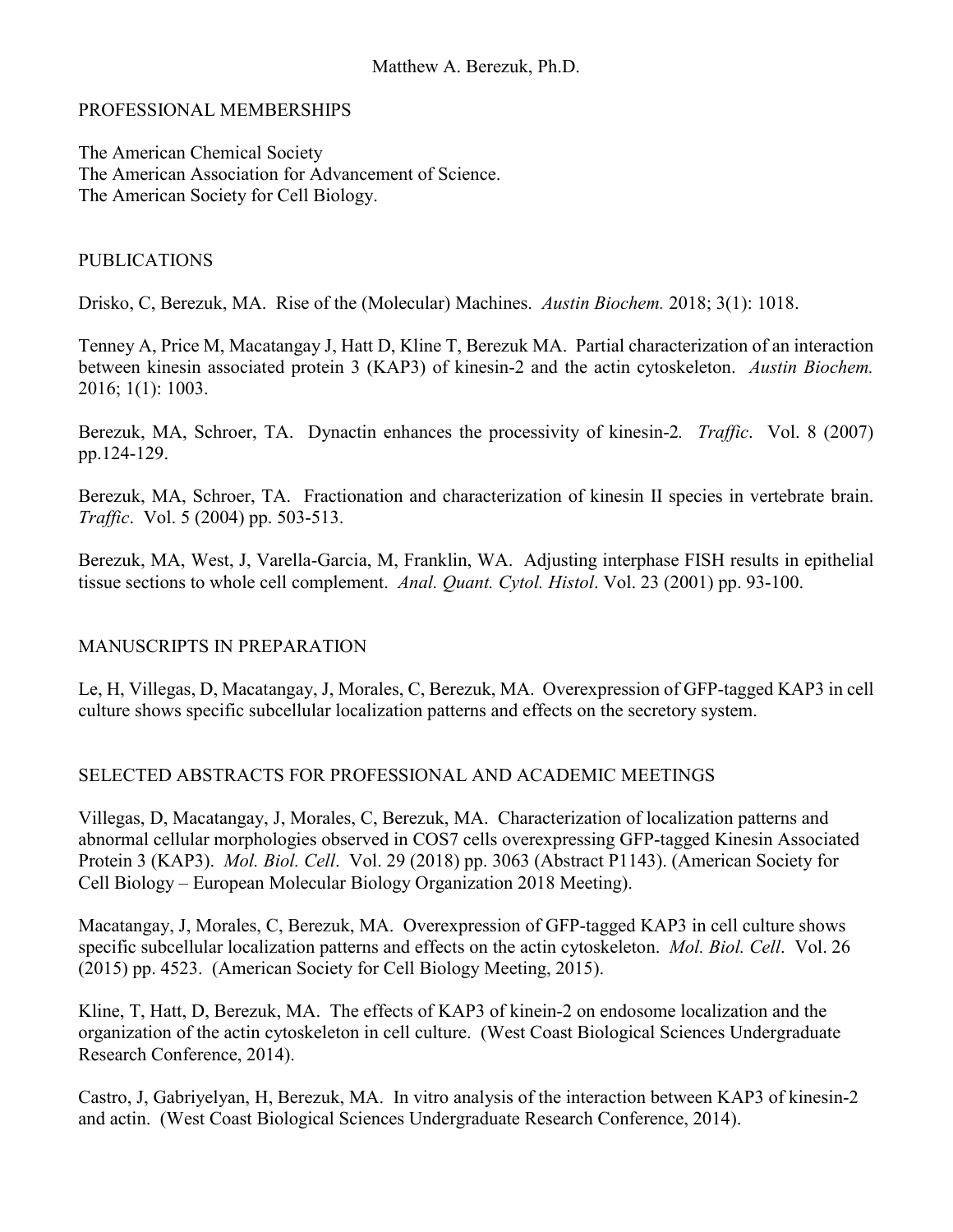## Matthew A. Berezuk, Ph.D.

Kline, T, Hatt, D, Berezuk, MA. Analysis of the effects of KAP3-GFP overexpression in cell culture. (West Coast Biological Sciences Undergraduate Research Conference, 2013).

Hatt, D, Kline, T, Berezuk, MA. Cloning of KAP3 of kinesin-2 into a GFP vector for cell culture analysis. (West Coast Biological Sciences Undergraduate Research Conference, 2013).

Tenney, A, Berezuk, MA. In vitro analysis of the interaction between KAP3 of kinesin-2 and actin. (West Coast Biological Sciences Undergraduate Research Conference, 2012).

Hatt, D, Kline, T, Berezuk, MA. The effects of KAP3 of kinesin-2 on the organization and remodeling of the actin cytoskeleton in cell culture. (West Coast Biological Sciences Undergraduate Research Conference, 2012).

Tenney, A, Berezuk, MA. The identification and mapping of interactions between KAP3 of kinesin 2 and the dynactin complex. (Beta Beta Beta National Biological Honor Society Pacific District Convention, 2011).

McCourt, J, Berezuk, MA. Affinity purification of native motors for use in *in vitro* activity assays. (Beta Beta Beta National Biological Honor Society Pacific District Convention, 2011).

McCourt, J, Berezuk, MA. Analysis of kinesin motor complement in bovine liver.(Southern California Conferences for Undergraduate Research, 2010).

Vanderlaan, M, Berezuk, MA. Analyzing the interaction between KAP3 of kinesin-2 and actin in cell culture. (West Coast Biological Sciences Undergraduate Research Conference, 2010).

Zhang, J-Z, Berezuk, MA. Biochemical analysis of interactions between KAP3 of kinesin-2 and actin. (West Coast Biological Sciences Undergraduate Research Conference, 2009).

Berezuk, MA, Schroer, TA. Mapping interactions between the KAP3 subunit of kinesin II and dynactin. *Mol. Biol. Cell*. Vol. 15 (2004) pp. 279a. (American Society for Cell Biology Meeting, 2004).

Berezuk, MA, Schroer, TA. Processivity enhancement of kinesin II by dynactin. *Mol. Biol. Cell*. Vol. 14 (2003) pp. 427a. (American Society for Cell Biology Meeting, 2003).

Berezuk, MA, Schroer, TA. Characterization of Native Kinesin II Purified from Chick Embryo Brain. *Mol. Biol. Cell*. Vol. 13 (2002) pp. 323a. (American Society for Cell Biology Meeting, 2002).

Franklin, WA, Berezuk, MA, Anderson, MA, Mault, J, Pomeranz, M, Wiest, J and Varella-Garcia, M. P53 mutation is associated with multiple copies of mutant p53 allele and with chromosomal instability in nonsmall cell lung carcinoma (NSCLC). *Lung Cancer*. Vol. 29 (2000) pp. 177-178. (International Association for the Study of Lung Cancer Meeting, 2000)

Berezuk, MA, West, J, Varella-Garcia, M, Franklin, WA. A numerically fit model equation for adjusting fluorescence *in situ* hybridization (FISH) signal counts in tissue sections to *in vivo* ploidy for epithelial cells. *Proc. Amer. Assn. Cancer Res*.Vol. 41 (2000) pp. 186. (American Association for Cancer Research Meeting, 2000).